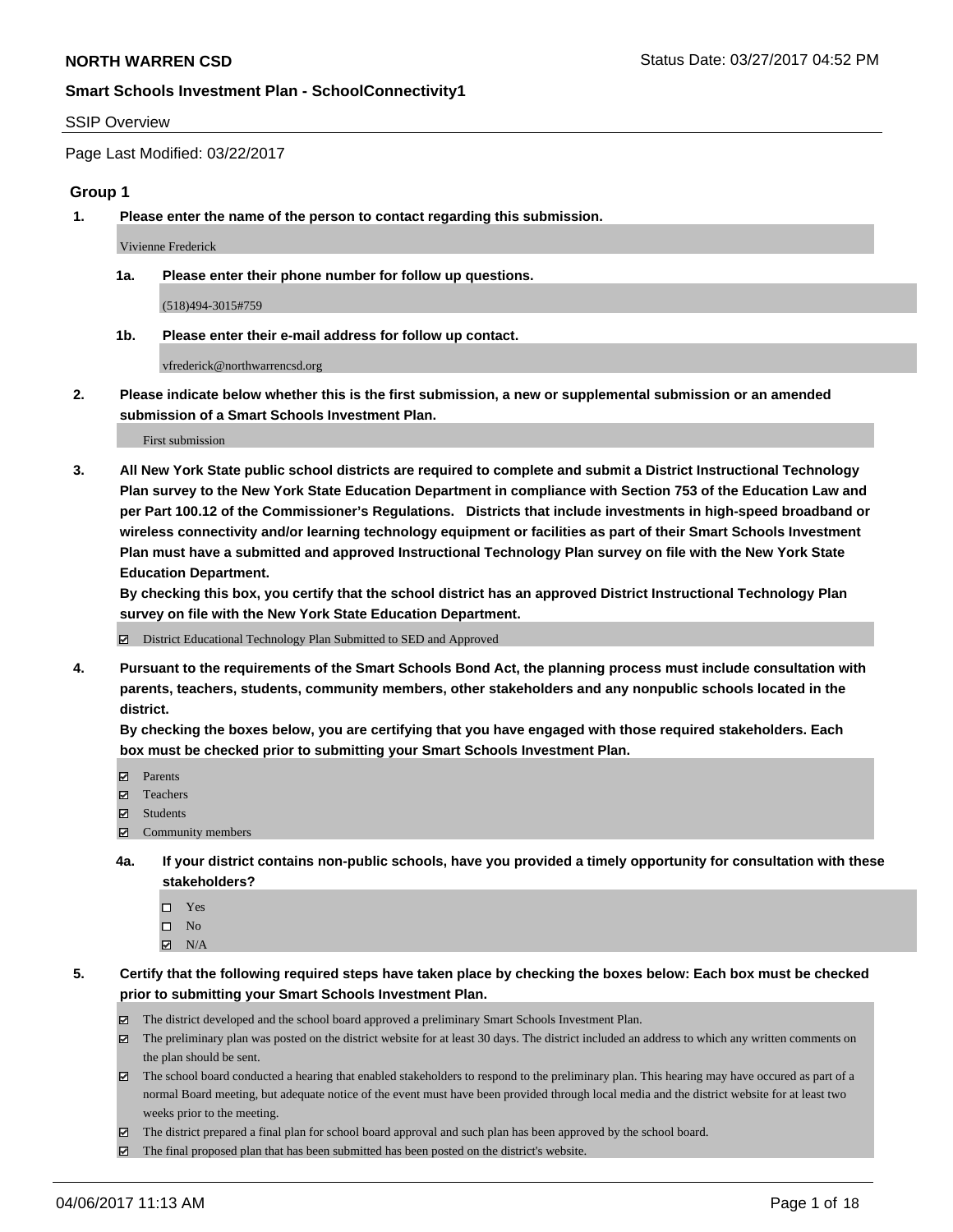## SSIP Overview

Page Last Modified: 03/22/2017

**5a. Please upload the proposed Smart Schools Investment Plan (SSIP) that was posted on the district's website, along with any supporting materials. Note that this should be different than your recently submitted Educational Technology Survey. The Final SSIP, as approved by the School Board, should also be posted on the website and remain there during the course of the projects contained therein.**

SmartSchoolsPreliminaryPlan.pdf

**5b. Enter the webpage address where the final Smart Schools Investment Plan is posted. The Plan should remain posted for the life of the included projects.**

http://northwarrencsd.org/District/SmartBond/SmartSchoolsInvestmentPlanFINAL.pdf

**6. Please enter an estimate of the total number of students and staff that will benefit from this Smart Schools Investment Plan based on the cumulative projects submitted to date.**

630

**7. An LEA/School District may partner with one or more other LEA/School Districts to form a consortium to pool Smart Schools Bond Act funds for a project that meets all other Smart School Bond Act requirements. Each school district participating in the consortium will need to file an approved Smart Schools Investment Plan for the project and submit a signed Memorandum of Understanding that sets forth the details of the consortium including the roles of each respective district.**

 $\Box$  The district plans to participate in a consortium to partner with other school district(s) to implement a Smart Schools project.

**8. Please enter the name and 6-digit SED Code for each LEA/School District participating in the Consortium.**

| <b>Partner LEA/District</b> | <b>ISED BEDS Code</b> |
|-----------------------------|-----------------------|
| (No Response)               | (No Response)         |

**9. Please upload a signed Memorandum of Understanding with all of the participating Consortium partners.**

(No Response)

**10. Your district's Smart Schools Bond Act Allocation is:**

\$297,646

**11. Enter the budget sub-allocations by category that you are submitting for approval at this time. If you are not budgeting SSBA funds for a category, please enter 0 (zero.) If the value entered is \$0, you will not be required to complete that survey question.**

|                                              | Sub-<br>Allocations |
|----------------------------------------------|---------------------|
|                                              |                     |
| <b>School Connectivity</b>                   | 137,744             |
| <b>Connectivity Projects for Communities</b> | $\overline{0}$      |
| Classroom Technology                         | 0                   |
| Pre-Kindergarten Classrooms                  | $\Omega$            |
| Replace Transportable Classrooms             | 0                   |
| <b>High-Tech Security Features</b>           | 0                   |
| Totals:                                      | 137,744             |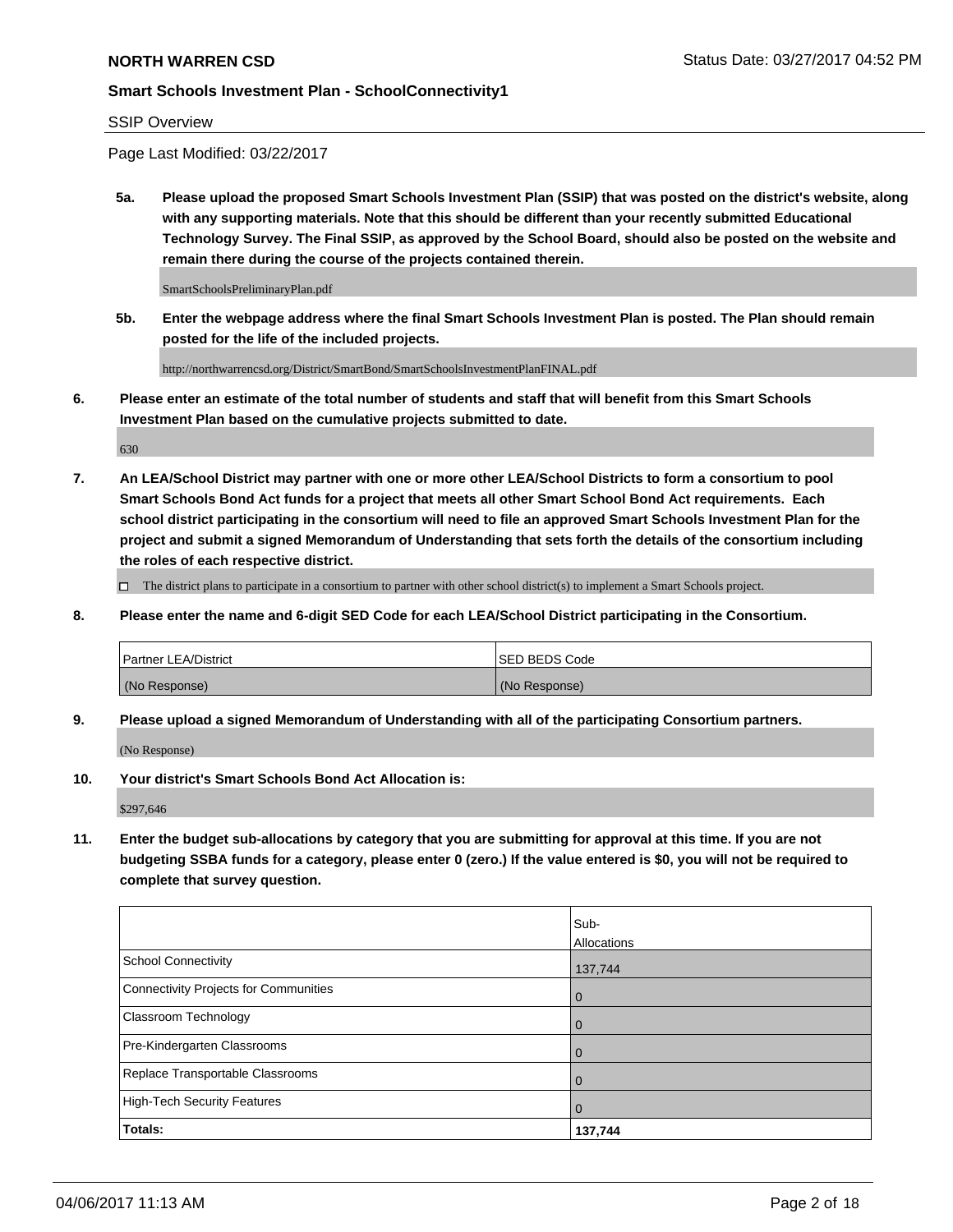## School Connectivity

Page Last Modified: 03/22/2017

# **Group 1**

- **1. In order for students and faculty to receive the maximum benefit from the technology made available under the Smart Schools Bond Act, their school buildings must possess sufficient connectivity infrastructure to ensure that devices can be used during the school day. Smart Schools Investment Plans must demonstrate that:**
	- **sufficient infrastructure that meets the Federal Communications Commission's 100 Mbps per 1,000 students standard currently exists in the buildings where new devices will be deployed, or**
	- **is a planned use of a portion of Smart Schools Bond Act funds, or**
	- **is under development through another funding source.**

**Smart Schools Bond Act funds used for technology infrastructure or classroom technology investments must increase the number of school buildings that meet or exceed the minimum speed standard of 100 Mbps per 1,000 students and staff within 12 months. This standard may be met on either a contracted 24/7 firm service or a "burstable" capability. If the standard is met under the burstable criteria, it must be:**

**1. Specifically codified in a service contract with a provider, and**

**2. Guaranteed to be available to all students and devices as needed, particularly during periods of high demand, such as computer-based testing (CBT) periods.**

**Please describe how your district already meets or is planning to meet this standard within 12 months of plan submission.**

At the time of writing, North Warren was providing 50Mbps broadband coaxial service for approximately 500 students. Effective July 2016, North Warren contracted with Time Warner to provide 100Mb x 100 Mb Dedicated Internet Access via Fiber Optics funded by Universal Service Schools and Library Aid and the General Budget.

- **1a. If a district believes that it will be impossible to meet this standard within 12 months, it may apply for a waiver of this requirement, as described on the Smart Schools website. The waiver must be filed and approved by SED prior to submitting this survey.**
	- By checking this box, you are certifying that the school district has an approved waiver of this requirement on file with the New York State Education Department.

#### **2. Connectivity Speed Calculator (Required)**

|                         | Number of<br><b>Students</b> | Multiply by<br>100 Kbps | Divide by 1000   Current Speed<br>to Convert to<br>Required<br>Speed in Mb | lin Mb | Expected<br>Speed to be<br>Attained Within Required<br>12 Months | <b>Expected Date</b><br><b>When</b><br>Speed Will be<br>Met |
|-------------------------|------------------------------|-------------------------|----------------------------------------------------------------------------|--------|------------------------------------------------------------------|-------------------------------------------------------------|
| <b>Calculated Speed</b> | 529                          | 52,900                  | 52.9                                                                       | 100    | (No<br>Response)                                                 | (No<br>Response)                                            |

# **3. Describe how you intend to use Smart Schools Bond Act funds for high-speed broadband and/or wireless connectivity projects in school buildings.**

1. Replace outdated wireless access points in order to provide a high speed wireless network that will enhance classroom connectivity, insure security and visibility, and position the district for future initiatives including 1:1 computing and bring your own device (BYOD).

2. Replace two Category 5 cables per classroom with Category 6 in order to support the wireless infrastructure and provide for future expansion.

3. Replace end-of-life firewall with one capable of current application and traffic management, content filtering, and intrusion prevention.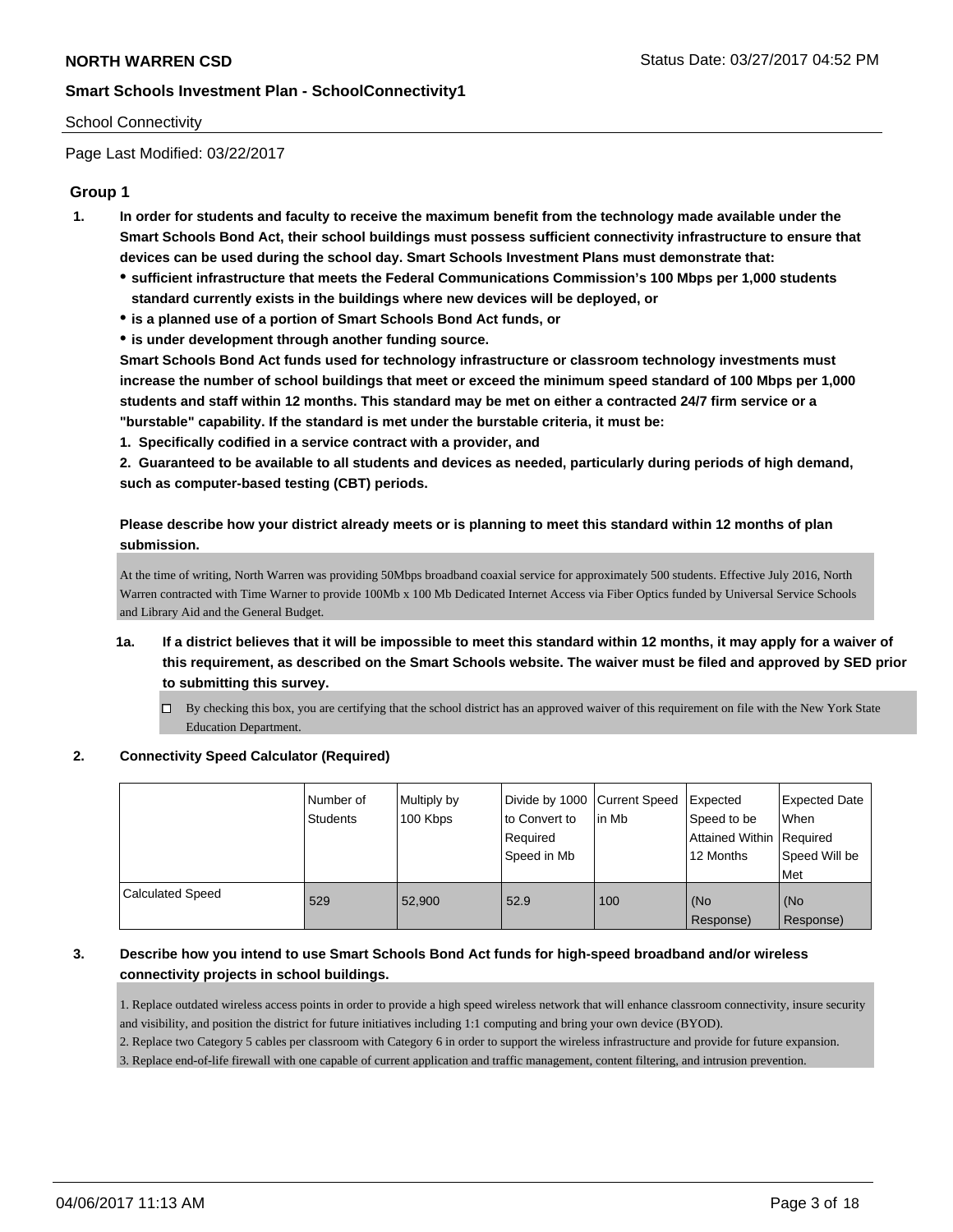#### School Connectivity

Page Last Modified: 03/22/2017

**4. Describe the linkage between the district's District Instructional Technology Plan and the proposed projects. (There should be a link between your response to this question and your response to Question 1 in Part E. Curriculum and Instruction "What are the district's plans to use digital connectivity and technology to improve teaching and learning?)**

As part of the Technology, planning process, extensive analysis of the current state of Technology at North Warren was undertaken. This process involved surveying and meetings with stakeholders including staff, students, and community members, a comprehensive technology assessment and needs analysis, and a report of the state of Instructional Technology Integration. The resulting Technology Plan was approved by the New York State Education Department August of 2015.

Key initiatives include:

- Migration to Google Apps for Education
- Closing Achievement Gaps through data driven insights
- Extending course offeringsthrough the The Virtual High School and the addition of new Video Distance learning equipment.
- Creating a Makerspace to provide opportunities for students, staff, and community to gather, share resources, work on projects, network, and build. • A Library Media Plan focused on today's learners need to inquire, participate, create, and learn in an information environment

Key challenges identified in achieving these goals include Internet Bandwidth to support increasing number of devices and demands of Cloud Based Computing and Infrastructure upgrades including wireless, switching, and security to support new devices and applications. This plan addresses those areas directly.

**5. If the district wishes to have students and staff access the Internet from wireless devices within the school building, or in close proximity to it, it must first ensure that it has a robust Wi-Fi network in place that has sufficient bandwidth to meet user demand.**

#### **Please describe how you have quantified this demand and how you plan to meet this demand.**

Our Technology Planning process involved a comprehensive network assessment and needs analysis under the direction of Richard Wilhelm, Sr. System Consultant. Specific recommendations of that analysis, including upgrading Wired and Wireless Networks, Increasing Bandwidth, and upgrading our Firewall, are directly addressed in this plan.

We have provided for the replacement of outdated switches in order to increase connectivity, speed, security, and visibility for wired and wireless applications (supported by Universal Service Fund Category2 eRate). We have also contracted Time Warner to upgrade from our 50Mb "Best Effort" Coaxial Internet Service to a dedicated 100Mb Fiberoptic Internet Service (supported by Universal Service Fund Category1 eRate) Approval of this Smart Schools Investment Plan will allow us to move forward with the following reccommnedations:

- Replacement of two Category 5 cables per classroom with Category 6 in order to support the wireless infrastructure and provide for future expansion.
- Replacement of firewall with one capable of current application and traffic management, content filtering,
- and intrusion prevention.
- Installation of new wireless access points in every classroom in order to provide a high speed wireless network that will
- enhance classroom connectivity, insure security and visibility, and position the district for future initiatives including 1:1 computing and bring your own device (BYOD).

# **6. As indicated on Page 5 of the guidance, the Office of Facilities Planning will have to conduct a preliminary review of all capital projects, including connectivity projects.**

**Please indicate on a separate row each project number given to you by the Office of Facilities Planning.**

| <b>Project Number</b> |  |
|-----------------------|--|
| 63-02-02-04-0-014-BA1 |  |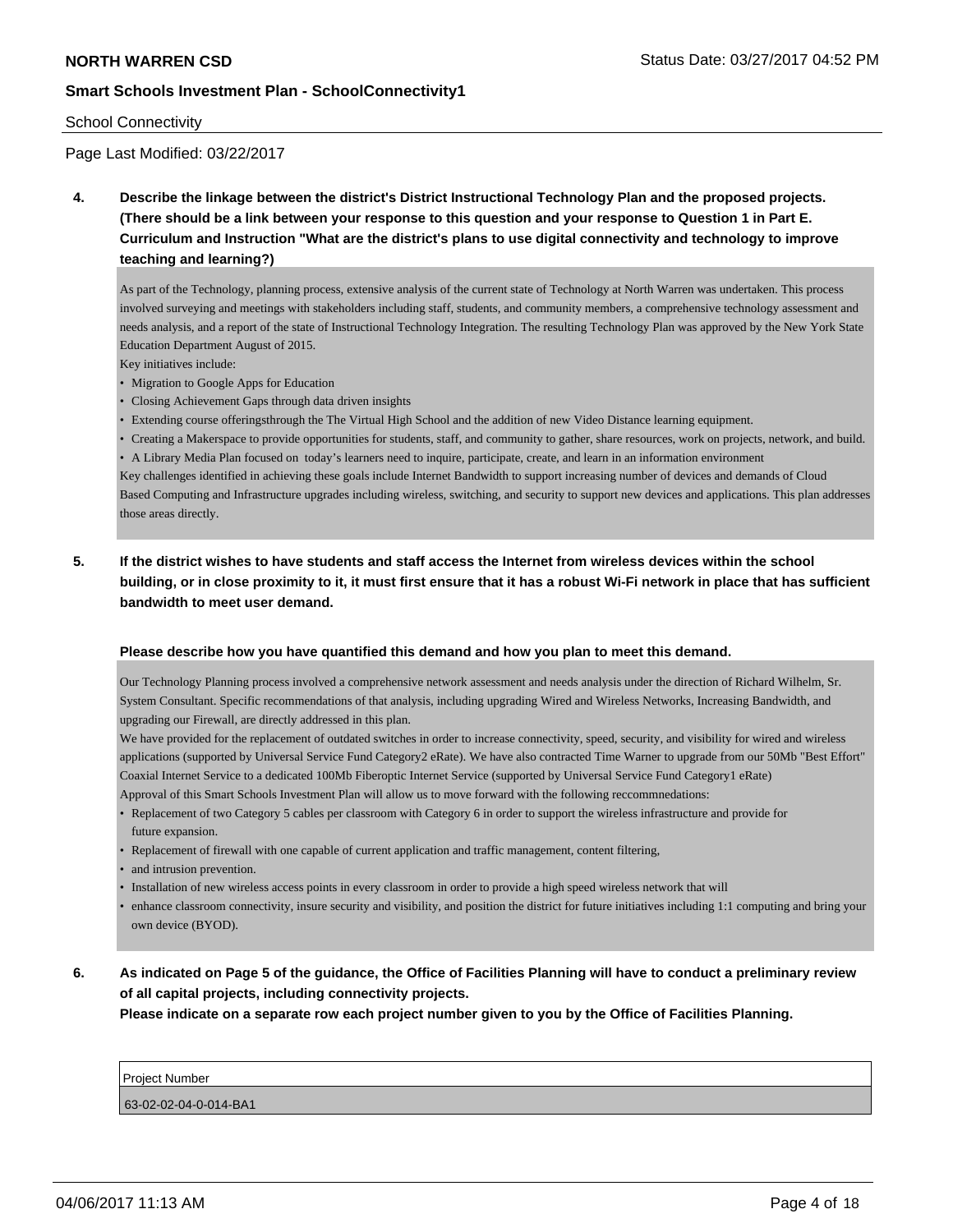#### School Connectivity

Page Last Modified: 03/22/2017

**7. Certain high-tech security and connectivity infrastructure projects may be eligible for an expedited review process as determined by the Office of Facilities Planning.**

**Was your project deemed eligible for streamlined review?**

Yes

**7a. Districts that choose the Streamlined Review Process will be required to certify that they have reviewed all installations with their licensed architect or engineer of record and provide that person's name and license number. The licensed professional must review the products and proposed method of installation prior to implementation and review the work during and after completion in order to affirm that the work was codecompliant, if requested.**

I certify that I have reviewed all installations with a licensed architect or engineer of record.

**8. Include the name and license number of the architect or engineer of record.**

| Name                 | License Number |
|----------------------|----------------|
| <b>Carl Griffith</b> | 18227          |

**9. If you are submitting an allocation for School Connectivity complete this table. Note that the calculated Total at the bottom of the table must equal the Total allocation for this category that you**

**entered in the SSIP Overview overall budget.** 

|                                            | Sub-       |
|--------------------------------------------|------------|
|                                            | Allocation |
| Network/Access Costs                       | 77,848     |
| <b>Outside Plant Costs</b>                 | l 0        |
| School Internal Connections and Components | 59,896     |
| Professional Services                      | l 0        |
| Testing                                    | l 0        |
| Other Upfront Costs                        | l 0        |
| <b>Other Costs</b>                         | l 0        |
| Totals:                                    | 137,744    |

**10. Please detail the type, quantity, per unit cost and total cost of the eligible items under each sub-category. This is especially important for any expenditures listed under the "Other" category. All expenditures must be eligible for tax-exempt financing to be reimbursed through the SSBA. Sufficient detail must be provided so that we can verify this is the case. If you have any questions, please contact us directly through smartschools@nysed.gov. NOTE: Wireless Access Points should be included in this category, not under Classroom Educational Technology, except those that will be loaned/purchased for nonpublic schools. Add rows under each sub-category for additional items, as needed.**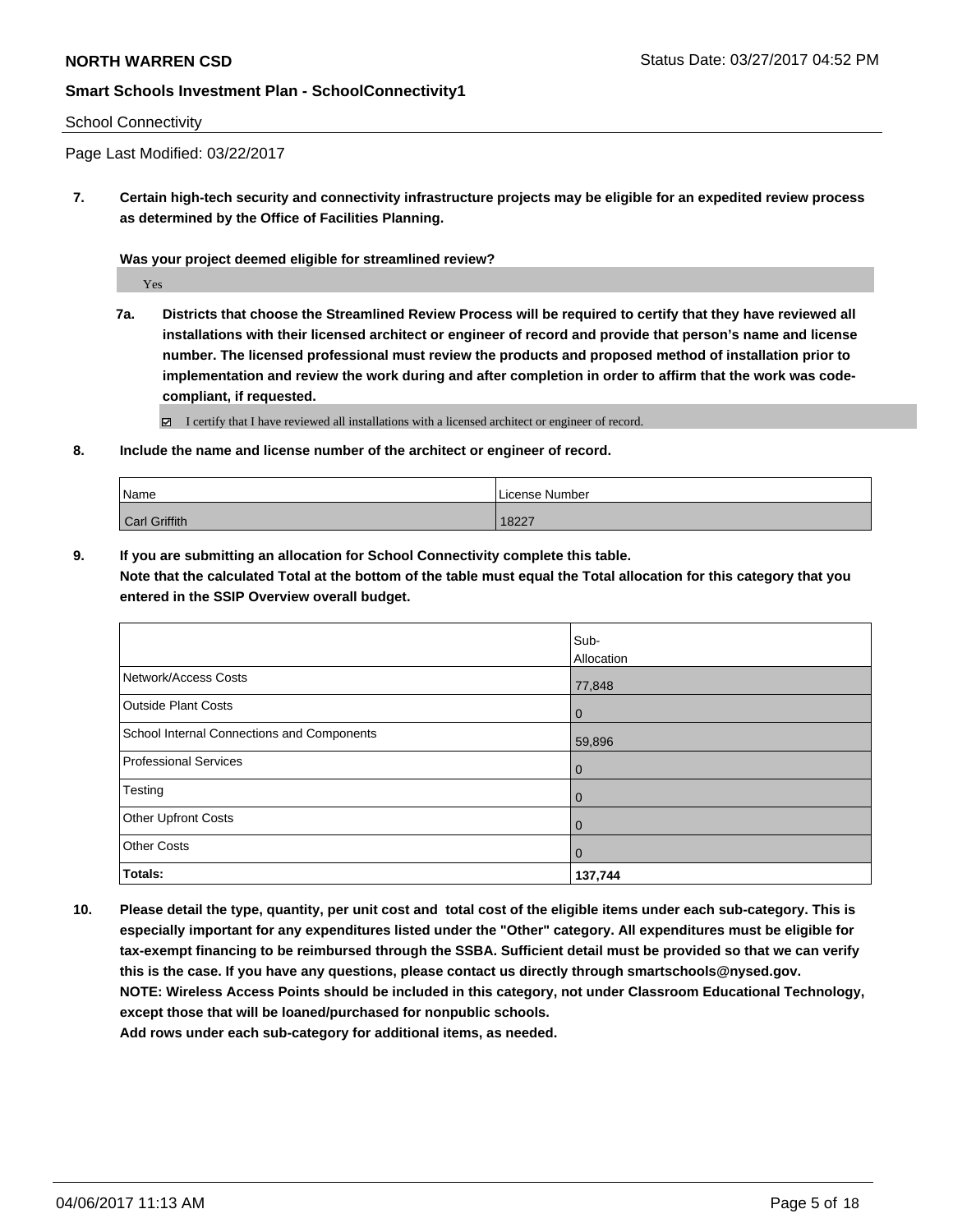# School Connectivity

Page Last Modified: 03/22/2017

| Select the allowable expenditure | Item to be purchased                                                                                                                                                                                               | Quantity       | Cost per Item | <b>Total Cost</b> |
|----------------------------------|--------------------------------------------------------------------------------------------------------------------------------------------------------------------------------------------------------------------|----------------|---------------|-------------------|
| type.                            |                                                                                                                                                                                                                    |                |               |                   |
| Repeat to add another item under |                                                                                                                                                                                                                    |                |               |                   |
| each type.                       |                                                                                                                                                                                                                    |                |               |                   |
| <b>Network/Access Costs</b>      | <b>Network Firewall: PaloAltoNetworks</b><br>PA-3020 Appliance                                                                                                                                                     | $\mathbf{1}$   | 10,706        | 10,706            |
| Network/Access Costs             | Network Firewall:<br>PaloAltoNetworksPA-3020 Appliance-<br>HA unit                                                                                                                                                 | 1              | 5,250         | 5,250             |
| <b>Connections/Components</b>    | Cabling: Install (160) cat.6 data cables<br>for wireless access points                                                                                                                                             | 160            | 262           | 41,920            |
| <b>Network/Access Costs</b>      | Wireless Access Points: Extreme WS-<br>AP3935I-<br><b>FCCDUALBANDDUALRADIO</b>                                                                                                                                     | 85             | 538           | 45,730            |
| <b>Connections/Components</b>    | Installation: Wireless Access points                                                                                                                                                                               | $\mathbf 1$    | 3,600         | 3,600             |
| <b>Network/Access Costs</b>      | Switches to support Wireless Access<br>Points: Extreme<br>X460G248P10GE4BASE                                                                                                                                       | $\overline{2}$ | 4,851         | 9,702             |
| <b>Network/Access Costs</b>      | Licensing: Wireless Access Control<br>Licensing- Extreme WS-APCAP                                                                                                                                                  | 85             | 76            | 6,460             |
| <b>Connections/Components</b>    | Installation and Configuration Services: 6<br>Extreme Service Units-- install and<br>configure switches, Wireless Access<br>Appliance and Controller, Integrate<br>Wireless System with with Palo Alto<br>Firewall |                | 2,396         | 14,376            |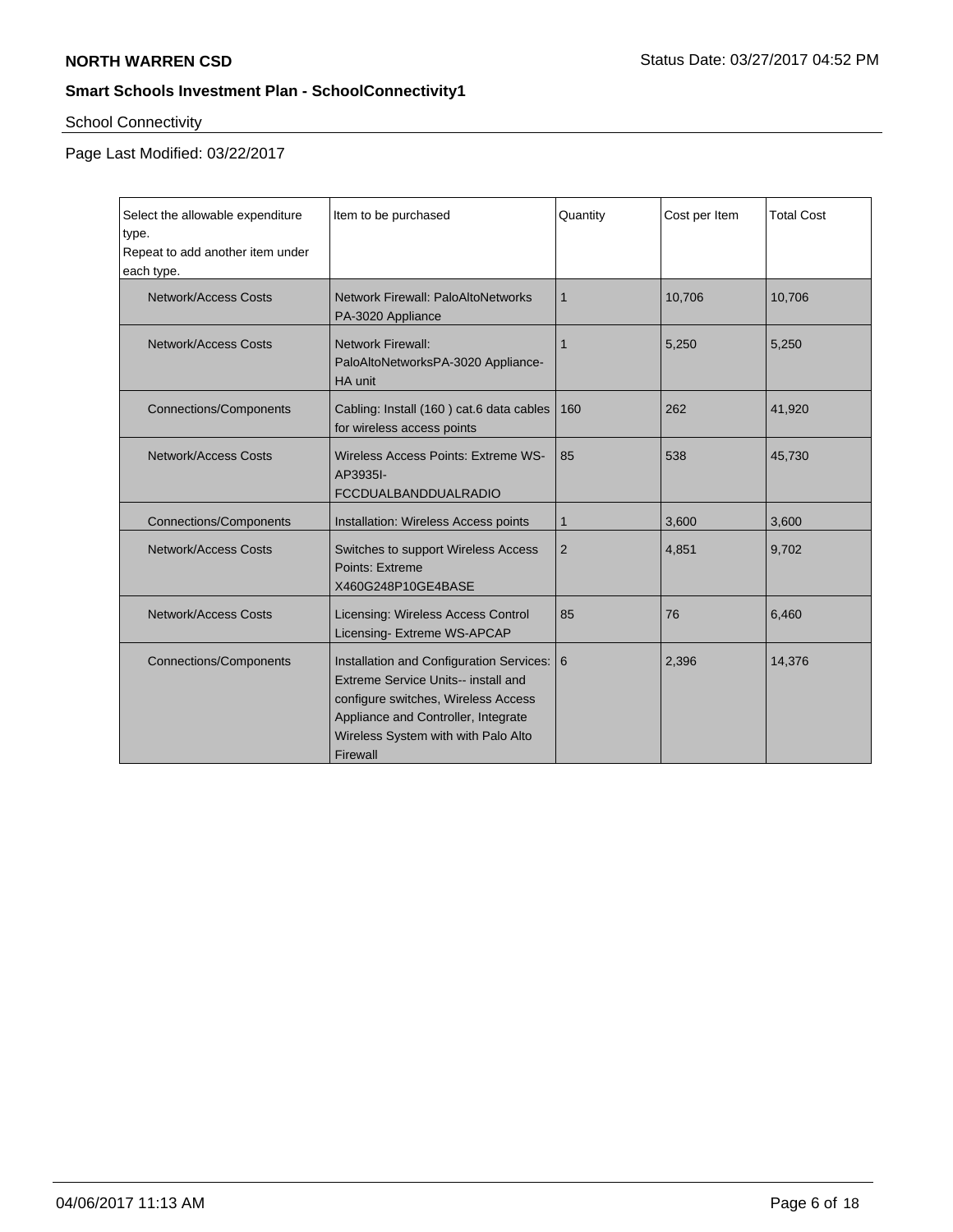Community Connectivity (Broadband and Wireless)

# **Group 1**

**1. Describe how you intend to use Smart Schools Bond Act funds for high-speed broadband and/or wireless connectivity projects in the community.**

(No Response)

**2. Please describe how the proposed project(s) will promote student achievement and increase student and/or staff access to the Internet in a manner that enhances student learning and/or instruction outside of the school day and/or school building.**

(No Response)

**3. Community connectivity projects must comply with all the necessary local building codes and regulations (building and related permits are not required prior to plan submission).**

 $\Box$  I certify that we will comply with all the necessary local building codes and regulations.

**4. Please describe the physical location of the proposed investment.**

(No Response)

**5. Please provide the initial list of partners participating in the Community Connectivity Broadband Project, along with their Federal Tax Identification (Employer Identification) number.**

| <b>Project Partners</b> | Federal ID#   |
|-------------------------|---------------|
| (No Response)           | (No Response) |

**6. If you are submitting an allocation for Community Connectivity, complete this table. Note that the calculated Total at the bottom of the table must equal the Total allocation for this category that you entered in the SSIP Overview overall budget.**

|                                    | Sub-Allocation |
|------------------------------------|----------------|
| Network/Access Costs               | (No Response)  |
| Outside Plant Costs                | (No Response)  |
| <b>Tower Costs</b>                 | (No Response)  |
| <b>Customer Premises Equipment</b> | (No Response)  |
| Professional Services              | (No Response)  |
| Testing                            | (No Response)  |
| <b>Other Upfront Costs</b>         | (No Response)  |
| <b>Other Costs</b>                 | (No Response)  |
| Totals:                            | 0              |

**7. Please detail the type, quantity, per unit cost and total cost of the eligible items under each sub-category. This is especially important for any expenditures listed under the "Other" category. All expenditures must be capital-bond eligible to be reimbursed through the SSBA. If you have any questions, please contact us directly through smartschools@nysed.gov.**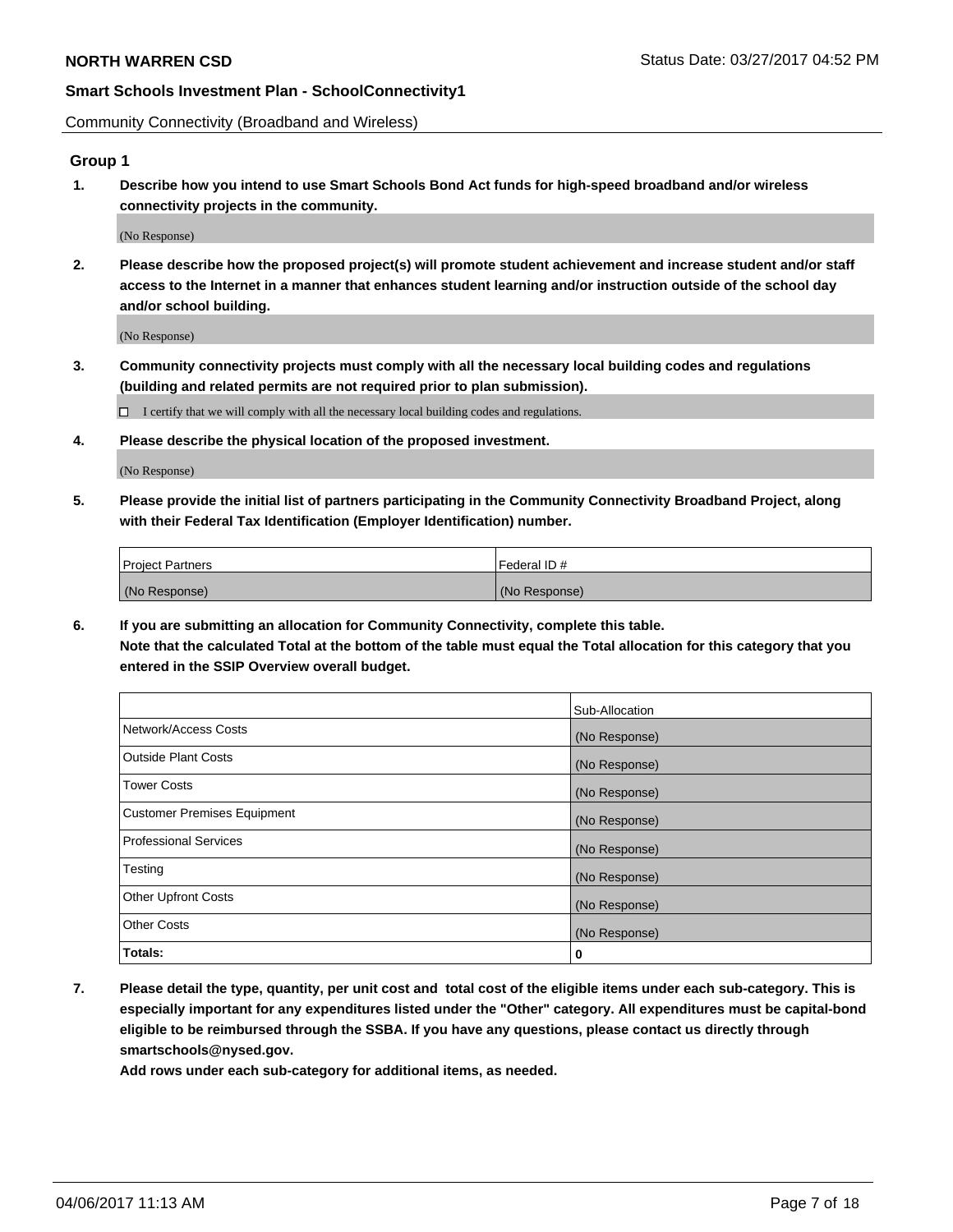Community Connectivity (Broadband and Wireless)

| Select the allowable expenditure | Item to be purchased | Quantity      | Cost per Item | <b>Total Cost</b> |
|----------------------------------|----------------------|---------------|---------------|-------------------|
| type.                            |                      |               |               |                   |
| Repeat to add another item under |                      |               |               |                   |
| each type.                       |                      |               |               |                   |
| (No Response)                    | (No Response)        | (No Response) | (No Response) | (No Response)     |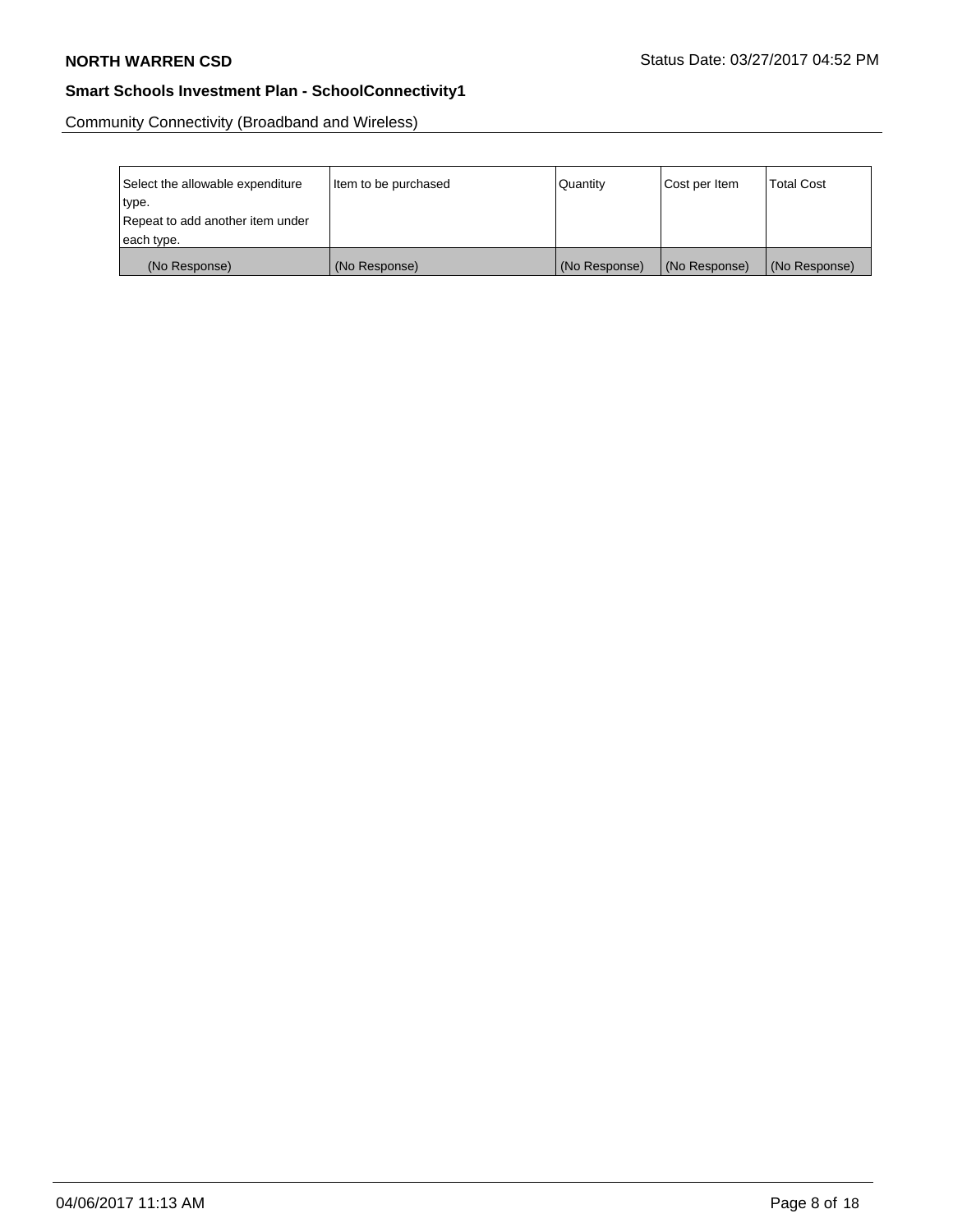#### Classroom Learning Technology

### **Questions**

**1. In order for students and faculty to receive the maximum benefit from the technology made available under the Smart Schools Bond Act, their school buildings must possess sufficient connectivity infrastructure to ensure that devices can be used during the school day. Smart Schools Investment Plans must demonstrate that sufficient infrastructure that meets the Federal Communications Commission's 100 Mbps per 1,000 students standard currently exists in the buildings where new devices will be deployed, or is a planned use of a portion of Smart Schools Bond Act funds, or is under development through another funding source.**

**Smart Schools Bond Act funds used for technology infrastructure or classroom technology investments must increase the number of school buildings that meet or exceed the minimum speed standard of 100 Mbps per 1,000 students and staff within 12 months. This standard may be met on either a contracted 24/7 firm service or a "burstable" capability. If the standard is met under the burstable criteria, it must be:**

**1. Specifically codified in a service contract with a provider, and**

**2. Guaranteed to be available to all students and devices as needed, particularly during periods of high demand, such as computer-based testing (CBT) periods.**

**Please describe how your district already meets or is planning to meet this standard within 12 months of plan submission.**

(No Response)

- **1a. If a district believes that it will be impossible to meet this standard within 12 months, it may apply for a waiver of this requirement, as described on the Smart Schools website. The waiver must be filed and approved by SED prior to submitting this survey.**
	- $\Box$  By checking this box, you are certifying that the school district has an approved waiver of this requirement on file with the New York State Education Department.

#### **2. Connectivity Speed Calculator (Required)**

|                         | Number of<br><b>Students</b> | Multiply by<br>100 Kbps | Divide by 1000 Current Speed<br>to Convert to<br>Required<br>Speed in Mb | l in Mb          | Expected<br>Speed to be<br>Attained Within   Required<br>12 Months | <b>Expected Date</b><br><b>When</b><br>Speed Will be<br>Met |
|-------------------------|------------------------------|-------------------------|--------------------------------------------------------------------------|------------------|--------------------------------------------------------------------|-------------------------------------------------------------|
| <b>Calculated Speed</b> | (No<br>Response)             | (No Response)           | (No<br>Response)                                                         | (No<br>Response) | (No<br>Response)                                                   | (No<br>Response)                                            |

**3. If the district wishes to have students and staff access the Internet from wireless devices within the school building, or in close proximity to it, it must first ensure that it has a robust Wi-Fi network in place that has sufficient bandwidth to meet user demand.**

**Please describe how you have quantified this demand and how you plan to meet this demand.**

(No Response)

**4. All New York State public school districts are required to complete and submit an Instructional Technology Plan survey to the New York State Education Department in compliance with Section 753 of the Education Law and per Part 100.12 of the Commissioner's Regulations.**

**Districts that include educational technology purchases as part of their Smart Schools Investment Plan must have a submitted and approved Instructional Technology Plan survey on file with the New York State Education Department.**

By checking this box, you are certifying that the school district has an approved Instructional Technology Plan survey on file with the New York State Education Department.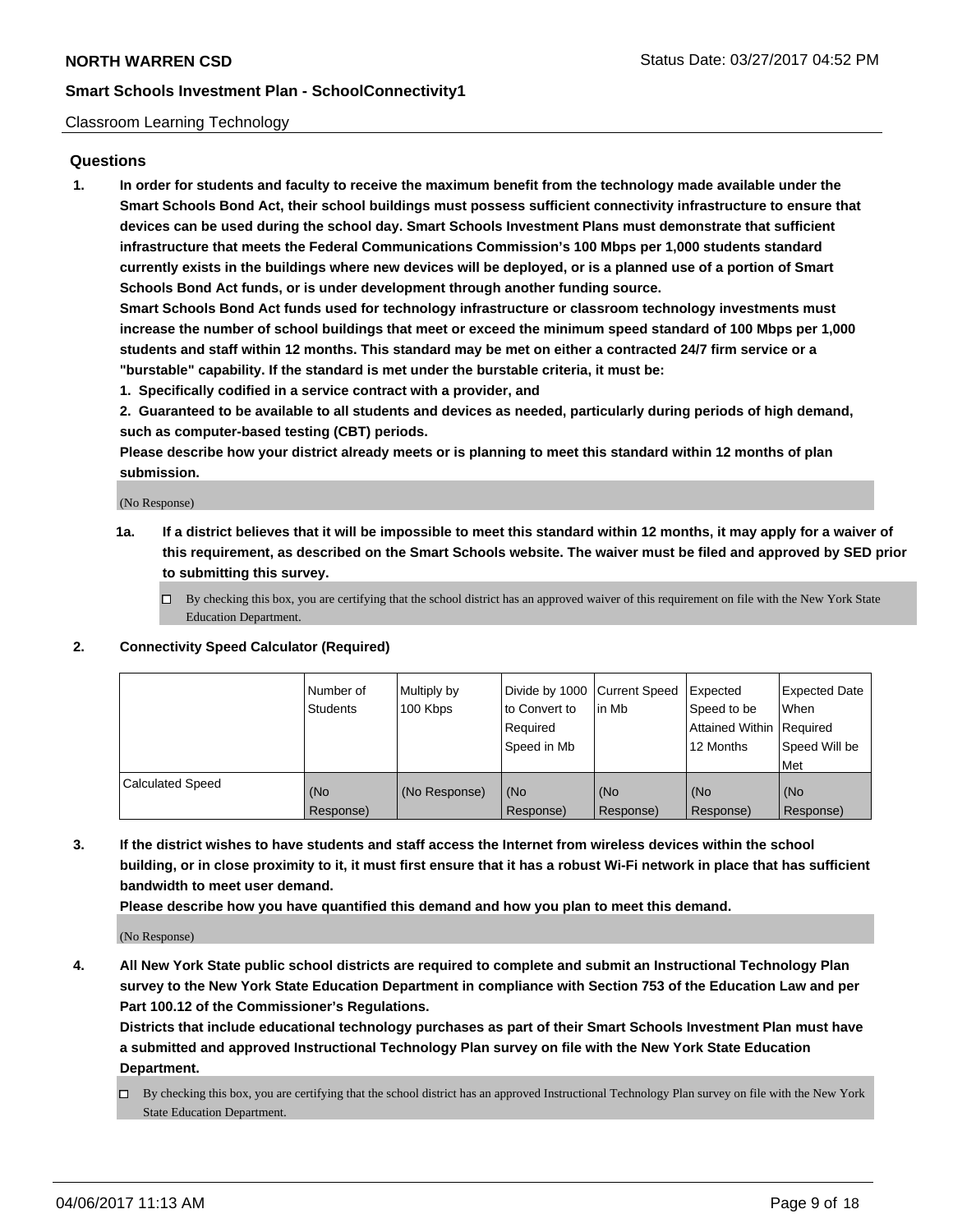#### Classroom Learning Technology

**5. Describe the devices you intend to purchase and their compatibility with existing or planned platforms or systems. Specifically address the adequacy of each facility's electrical, HVAC and other infrastructure necessary to install and support the operation of the planned technology.**

(No Response)

- **6. Describe how the proposed technology purchases will:**
	- **> enhance differentiated instruction;**
	- **> expand student learning inside and outside the classroom;**
	- **> benefit students with disabilities and English language learners; and**
	- **> contribute to the reduction of other learning gaps that have been identified within the district.**

**The expectation is that districts will place a priority on addressing the needs of students who struggle to succeed in a rigorous curriculum. Responses in this section should specifically address this concern and align with the district's Instructional Technology Plan (in particular Question 2 of E. Curriculum and Instruction: "Does the district's instructional technology plan address the needs of students with disabilities to ensure equitable access to instruction, materials and assessments?" and Question 3 of the same section: "Does the district's instructional technology plan address the provision of assistive technology specifically for students with disabilities to ensure access to and participation in the general curriculum?"**

(No Response)

**7. Where appropriate, describe how the proposed technology purchases will enhance ongoing communication with parents and other stakeholders and help the district facilitate technology-based regional partnerships, including distance learning and other efforts.**

(No Response)

**8. Describe the district's plan to provide professional development to ensure that administrators, teachers and staff can employ the technology purchased to enhance instruction successfully.**

**Note: This response should be aligned and expanded upon in accordance with your district's response to Question 1 of F. Professional Development of your Instructional Technology Plan: "Please provide a summary of professional development offered to teachers and staff, for the time period covered by this plan, to support technology to enhance teaching and learning. Please include topics, audience and method of delivery within your summary."**

(No Response)

- **9. Districts must contact the SUNY/CUNY teacher preparation program that supplies the largest number of the district's new teachers to request advice on innovative uses and best practices at the intersection of pedagogy and educational technology.**
	- By checking this box, you certify that you have contacted the SUNY/CUNY teacher preparation program that supplies the largest number of your new teachers to request advice on these issues.
	- **9a. Please enter the name of the SUNY or CUNY Institution that you contacted.**

(No Response)

**9b. Enter the primary Institution phone number.**

(No Response)

**9c. Enter the name of the contact person with whom you consulted and/or will be collaborating with on innovative uses of technology and best practices.**

(No Response)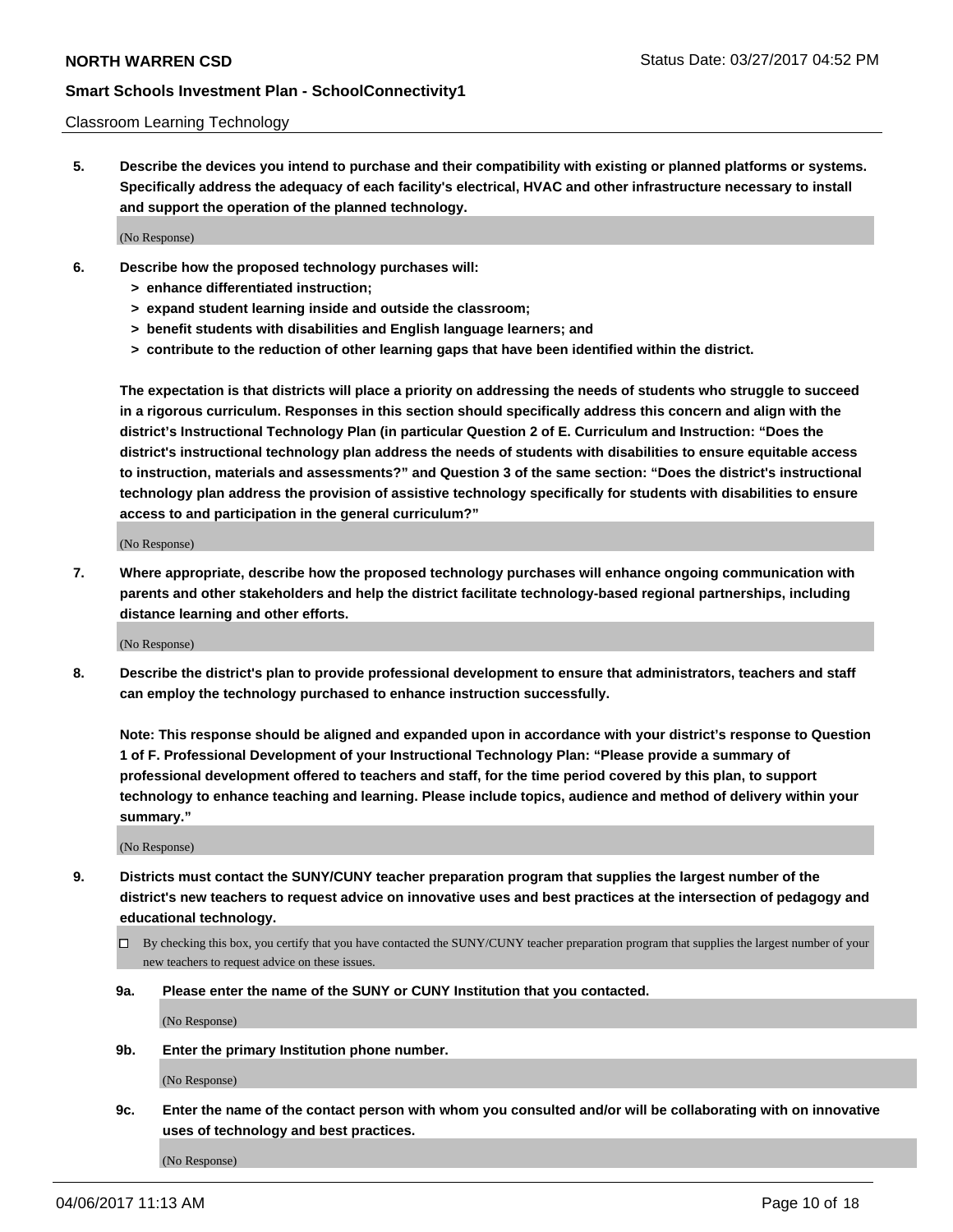Classroom Learning Technology

**10. A district whose Smart Schools Investment Plan proposes the purchase of technology devices and other hardware must account for nonpublic schools in the district.**

**Are there nonpublic schools within your school district?**

- □ Yes
- $\square$  No
- **11. Nonpublic Classroom Technology Loan Calculator**

**The Smart Schools Bond Act provides that any Classroom Learning Technology purchases made using Smart Schools funds shall be lent, upon request, to nonpublic schools in the district. However, no school district shall be required to loan technology in amounts greater than the total obtained and spent on technology pursuant to the Smart Schools Bond Act and the value of such loan may not exceed the total of \$250 multiplied by the nonpublic school enrollment in the base year at the time of enactment.**

#### **See:**

**http://www.p12.nysed.gov/mgtserv/smart\_schools/docs/Smart\_Schools\_Bond\_Act\_Guidance\_04.27.15\_Final.pdf.**

|                                     | 1. Classroom<br>Technology<br>Sub-allocation | l 2. Public<br>Enrollment<br>$(2014 - 15)$ | 3. Nonpublic<br>Enrollment<br>(2014-15) | l 4. Sum of<br>Public and<br>l Nonpublic<br>Enrollment                                        | 15. Total Per<br>Pupil Sub-<br>l allocation | l 6. Total<br>Nonpublic Loan<br>Amount |
|-------------------------------------|----------------------------------------------|--------------------------------------------|-----------------------------------------|-----------------------------------------------------------------------------------------------|---------------------------------------------|----------------------------------------|
| Calculated Nonpublic Loan<br>Amount |                                              |                                            |                                         | (No Response)   (No Response)   (No Response)   (No Response)   (No Response)   (No Response) |                                             |                                        |

**12. To ensure the sustainability of technology purchases made with Smart Schools funds, districts must demonstrate a long-term plan to maintain and replace technology purchases supported by Smart Schools Bond Act funds. This sustainability plan shall demonstrate a district's capacity to support recurring costs of use that are ineligible for Smart Schools Bond Act funding such as device maintenance, technical support, Internet and wireless fees, maintenance of hotspots, staff professional development, building maintenance and the replacement of incidental items. Further, such a sustainability plan shall include a long-term plan for the replacement of purchased devices and equipment at the end of their useful life with other funding sources.**

 $\Box$  By checking this box, you certify that the district has a sustainability plan as described above.

**13. Districts must ensure that devices purchased with Smart Schools Bond funds will be distributed, prepared for use, maintained and supported appropriately. Districts must maintain detailed device inventories in accordance with generally accepted accounting principles.**

By checking this box, you certify that the district has a distribution and inventory management plan and system in place.

**14. If you are submitting an allocation for Classroom Learning Technology complete this table. Note that the calculated Total at the bottom of the table must equal the Total allocation for this category that you entered in the SSIP Overview overall budget.**

|                          | Sub-Allocation |
|--------------------------|----------------|
| Interactive Whiteboards  | (No Response)  |
| <b>Computer Servers</b>  | (No Response)  |
| <b>Desktop Computers</b> | (No Response)  |
| <b>Laptop Computers</b>  | (No Response)  |
| <b>Tablet Computers</b>  | (No Response)  |
| Other Costs              | (No Response)  |
| Totals:                  | 0              |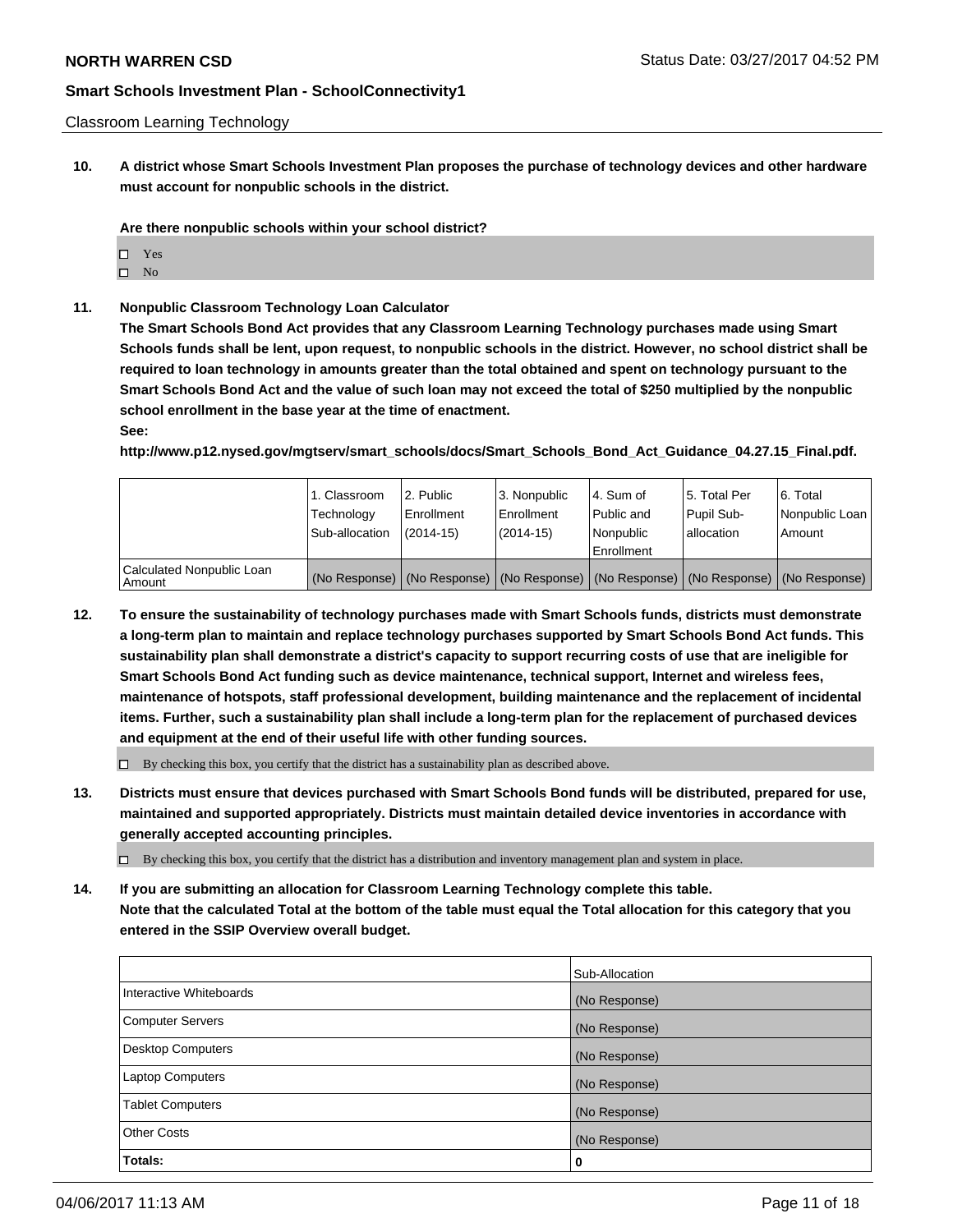#### Classroom Learning Technology

**15. Please detail the type, quantity, per unit cost and total cost of the eligible items under each sub-category. This is especially important for any expenditures listed under the "Other" category. All expenditures must be capital-bond eligible to be reimbursed through the SSBA. If you have any questions, please contact us directly through smartschools@nysed.gov.**

**Please specify in the "Item to be Purchased" field which specific expenditures and items are planned to meet the district's nonpublic loan requirement, if applicable.**

**NOTE: Wireless Access Points that will be loaned/purchased for nonpublic schools should ONLY be included in this category, not under School Connectivity, where public school districts would list them.**

| Select the allowable expenditure | I Item to be Purchased | Quantity      | Cost per Item | <b>Total Cost</b> |
|----------------------------------|------------------------|---------------|---------------|-------------------|
| type.                            |                        |               |               |                   |
| Repeat to add another item under |                        |               |               |                   |
| each type.                       |                        |               |               |                   |
| (No Response)                    | (No Response)          | (No Response) | (No Response) | (No Response)     |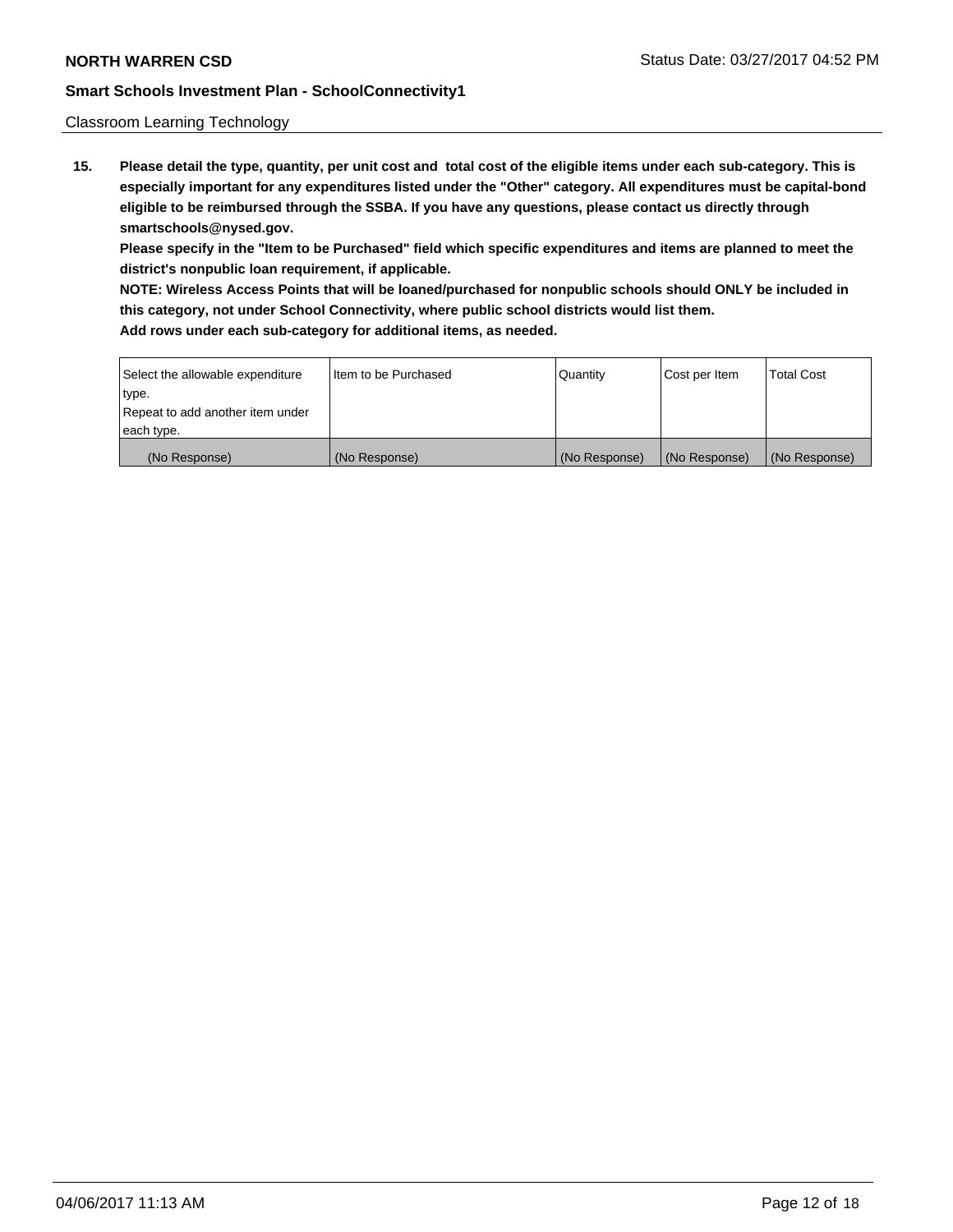#### Pre-Kindergarten Classrooms

# **Group 1**

**1. Provide information regarding how and where the district is currently serving pre-kindergarten students and justify the need for additional space with enrollment projections over 3 years.**

(No Response)

- **2. Describe the district's plan to construct, enhance or modernize education facilities to accommodate prekindergarten programs. Such plans must include:**
	- **Specific descriptions of what the district intends to do to each space;**
	- **An affirmation that pre-kindergarten classrooms will contain a minimum of 900 square feet per classroom;**
	- **The number of classrooms involved;**
	- **The approximate construction costs per classroom; and**

**- Confirmation that the space is district-owned or has a long-term lease that exceeds the probable useful life of the improvements.**

(No Response)

**3. Smart Schools Bond Act funds may only be used for capital construction costs. Describe the type and amount of additional funds that will be required to support ineligible ongoing costs (e.g. instruction, supplies) associated with any additional pre-kindergarten classrooms that the district plans to add.**

(No Response)

**4. All plans and specifications for the erection, repair, enlargement or remodeling of school buildings in any public school district in the State must be reviewed and approved by the Commissioner. Districts that plan capital projects using their Smart Schools Bond Act funds will undergo a Preliminary Review Process by the Office of Facilities Planning.**

**Please indicate on a separate row each project number given to you by the Office of Facilities Planning.**

| Project Number |  |
|----------------|--|
| (No Response)  |  |

**5. If you have made an allocation for Pre-Kindergarten Classrooms, complete this table.**

**Note that the calculated Total at the bottom of the table must equal the Total allocation for this category that you entered in the SSIP Overview overall budget.**

|                                          | Sub-Allocation |
|------------------------------------------|----------------|
| Construct Pre-K Classrooms               | (No Response)  |
| Enhance/Modernize Educational Facilities | (No Response)  |
| Other Costs                              | (No Response)  |
| Totals:                                  | 0              |

**6. Please detail the type, quantity, per unit cost and total cost of the eligible items under each sub-category. This is especially important for any expenditures listed under the "Other" category. All expenditures must be capital-bond eligible to be reimbursed through the SSBA. If you have any questions, please contact us directly through smartschools@nysed.gov.**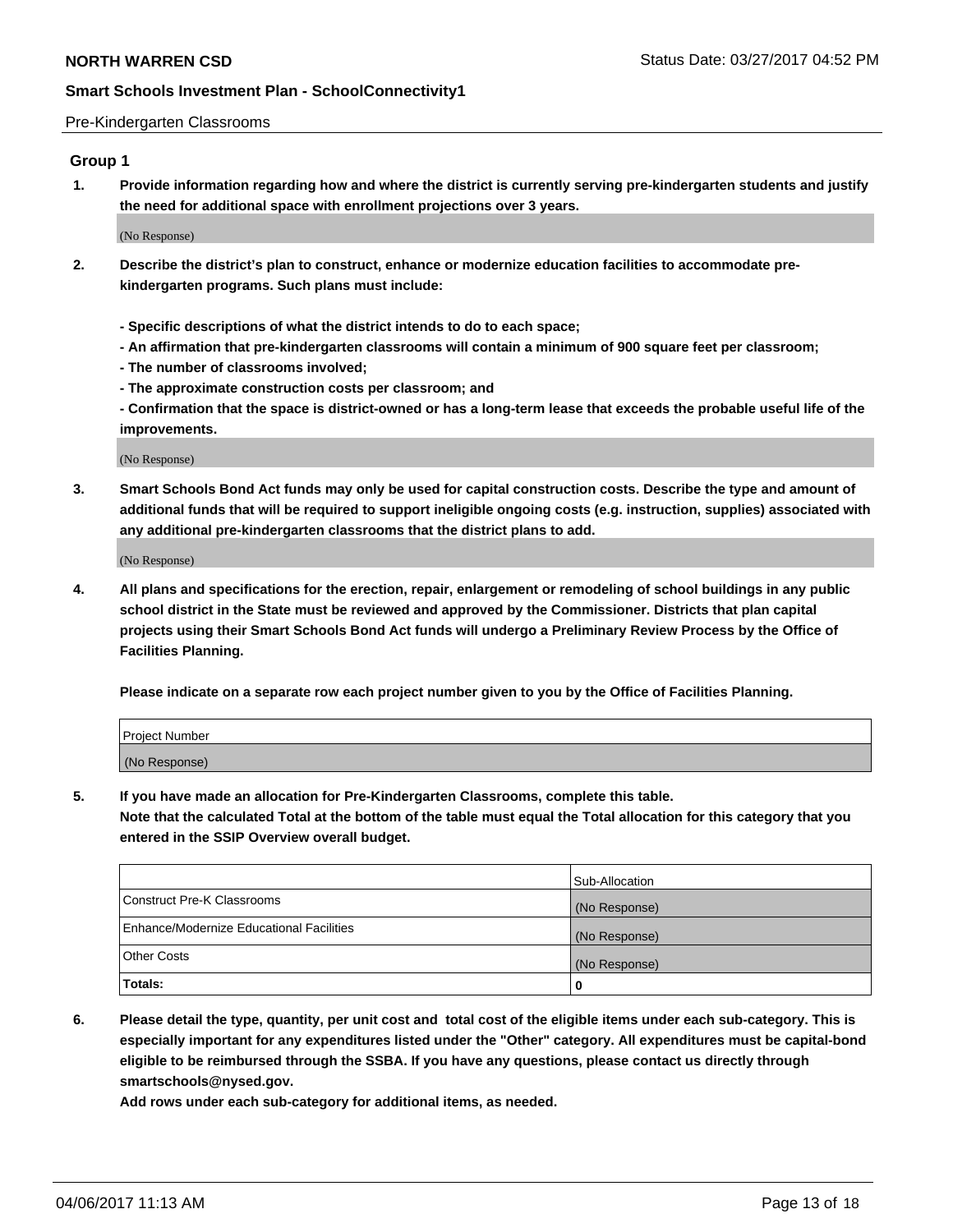Pre-Kindergarten Classrooms

| Select the allowable expenditure<br>type. | Item to be purchased | Quantity      | Cost per Item | <b>Total Cost</b> |
|-------------------------------------------|----------------------|---------------|---------------|-------------------|
| Repeat to add another item under          |                      |               |               |                   |
| each type.                                |                      |               |               |                   |
| (No Response)                             | (No Response)        | (No Response) | (No Response) | (No Response)     |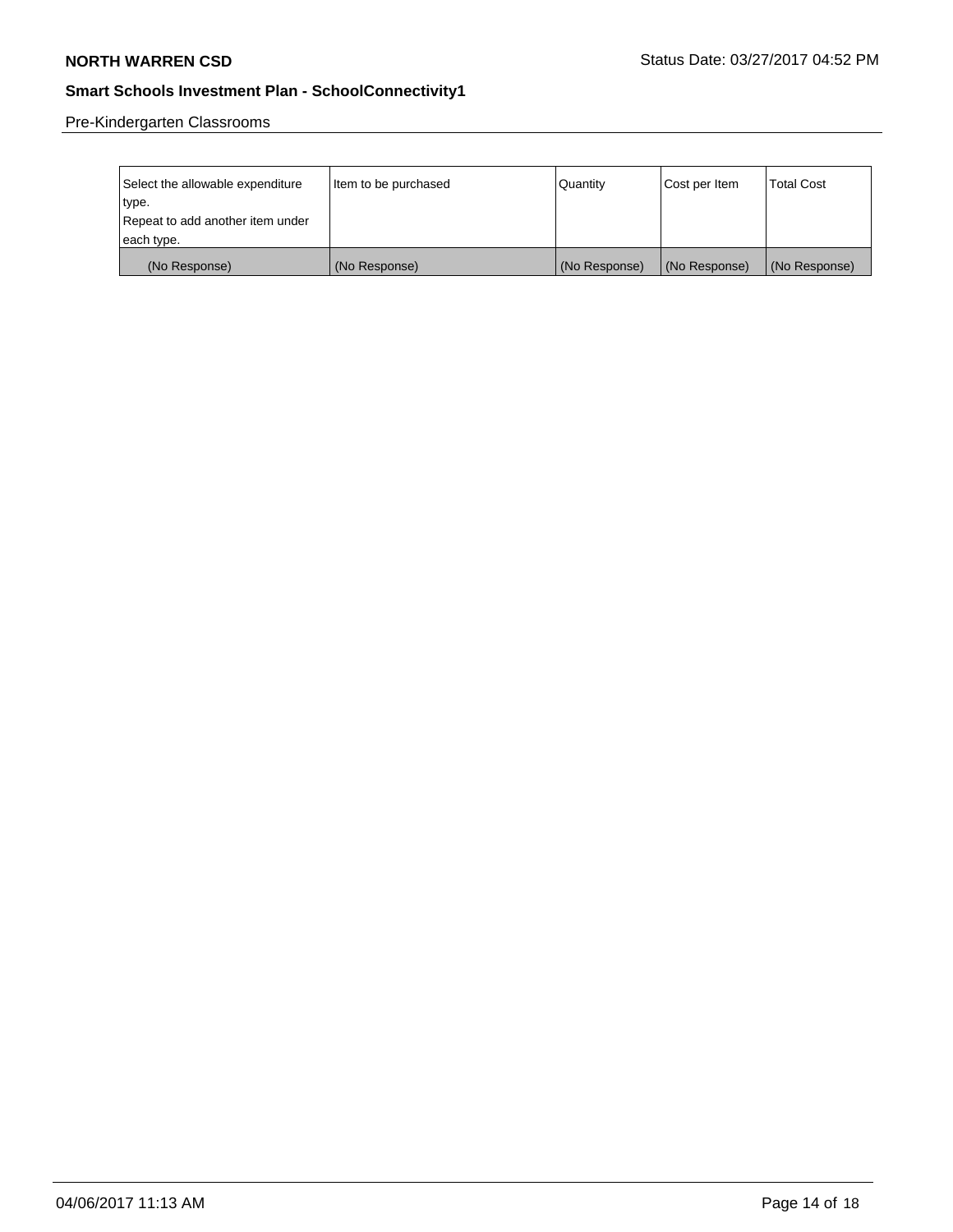Replace Transportable Classrooms

# **Group 1**

**1. Describe the district's plan to construct, enhance or modernize education facilities to provide high-quality instructional space by replacing transportable classrooms.**

(No Response)

**2. All plans and specifications for the erection, repair, enlargement or remodeling of school buildings in any public school district in the State must be reviewed and approved by the Commissioner. Districts that plan capital projects using their Smart Schools Bond Act funds will undergo a Preliminary Review Process by the Office of Facilities Planning.**

**Please indicate on a separate row each project number given to you by the Office of Facilities Planning.**

| Project Number |  |
|----------------|--|
| (No Response)  |  |

**3. For large projects that seek to blend Smart Schools Bond Act dollars with other funds, please note that Smart Schools Bond Act funds can be allocated on a pro rata basis depending on the number of new classrooms built that directly replace transportable classroom units.**

**If a district seeks to blend Smart Schools Bond Act dollars with other funds describe below what other funds are being used and what portion of the money will be Smart Schools Bond Act funds.**

(No Response)

**4. If you have made an allocation for Replace Transportable Classrooms, complete this table. Note that the calculated Total at the bottom of the table must equal the Total allocation for this category that you entered in the SSIP Overview overall budget.**

|                                                | Sub-Allocation |
|------------------------------------------------|----------------|
| Construct New Instructional Space              | (No Response)  |
| Enhance/Modernize Existing Instructional Space | (No Response)  |
| Other Costs                                    | (No Response)  |
| Totals:                                        | 0              |

**5. Please detail the type, quantity, per unit cost and total cost of the eligible items under each sub-category. This is especially important for any expenditures listed under the "Other" category. All expenditures must be capital-bond eligible to be reimbursed through the SSBA. If you have any questions, please contact us directly through smartschools@nysed.gov.**

| Select the allowable expenditure | Item to be purchased | <b>Quantity</b> | Cost per Item | <b>Total Cost</b> |
|----------------------------------|----------------------|-----------------|---------------|-------------------|
| type.                            |                      |                 |               |                   |
| Repeat to add another item under |                      |                 |               |                   |
| each type.                       |                      |                 |               |                   |
| (No Response)                    | (No Response)        | (No Response)   | (No Response) | (No Response)     |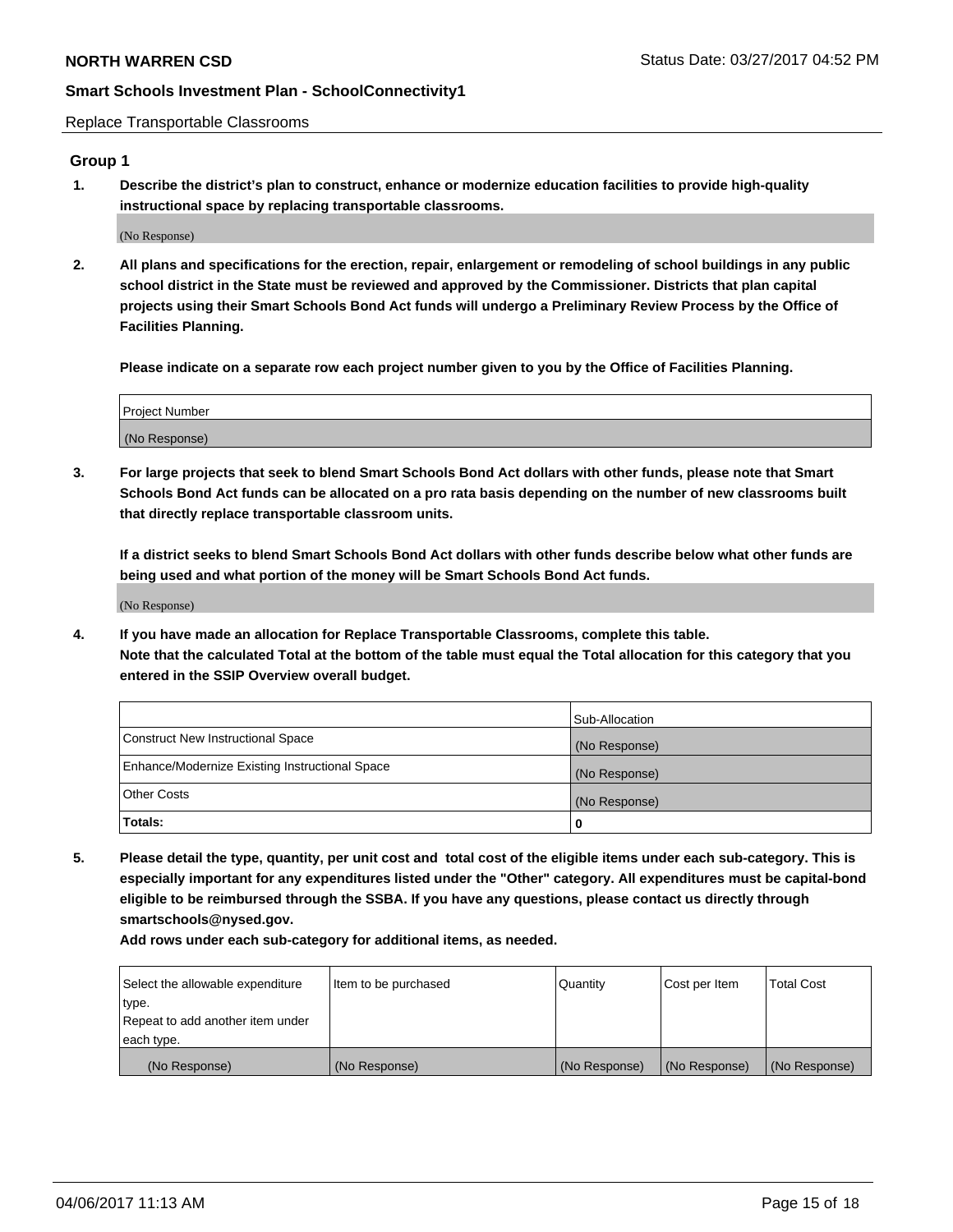High-Tech Security Features

# **Group 1**

**1. Describe how you intend to use Smart Schools Bond Act funds to install high-tech security features in school buildings and on school campuses.**

(No Response)

**2. All plans and specifications for the erection, repair, enlargement or remodeling of school buildings in any public school district in the State must be reviewed and approved by the Commissioner. Districts that plan capital projects using their Smart Schools Bond Act funds will undergo a Preliminary Review Process by the Office of Facilities Planning.** 

**Please indicate on a separate row each project number given to you by the Office of Facilities Planning.**

| <b>Project Number</b>           |  |
|---------------------------------|--|
| (No Response<br>∣ (No Response) |  |

- **3. Was your project deemed eligible for streamlined Review?**
	- Yes  $\square$  No
- **4. Include the name and license number of the architect or engineer of record.**

| <b>Name</b>   | License Number |
|---------------|----------------|
| (No Response) | (No Response)  |

**5. If you have made an allocation for High-Tech Security Features, complete this table. Note that the calculated Total at the bottom of the table must equal the Total allocation for this category that you entered in the SSIP Overview overall budget.**

|                                                      | Sub-Allocation |
|------------------------------------------------------|----------------|
| Capital-Intensive Security Project (Standard Review) | (No Response)  |
| <b>Electronic Security System</b>                    | (No Response)  |
| <b>Entry Control System</b>                          | (No Response)  |
| Approved Door Hardening Project                      | (No Response)  |
| <b>Other Costs</b>                                   | (No Response)  |
| Totals:                                              | 0              |

**6. Please detail the type, quantity, per unit cost and total cost of the eligible items under each sub-category. This is especially important for any expenditures listed under the "Other" category. All expenditures must be capital-bond eligible to be reimbursed through the SSBA. If you have any questions, please contact us directly through smartschools@nysed.gov.**

| Select the allowable expenditure | Item to be purchased | Quantity      | Cost per Item | <b>Total Cost</b> |
|----------------------------------|----------------------|---------------|---------------|-------------------|
| type.                            |                      |               |               |                   |
| Repeat to add another item under |                      |               |               |                   |
| each type.                       |                      |               |               |                   |
| (No Response)                    | (No Response)        | (No Response) | (No Response) | (No Response)     |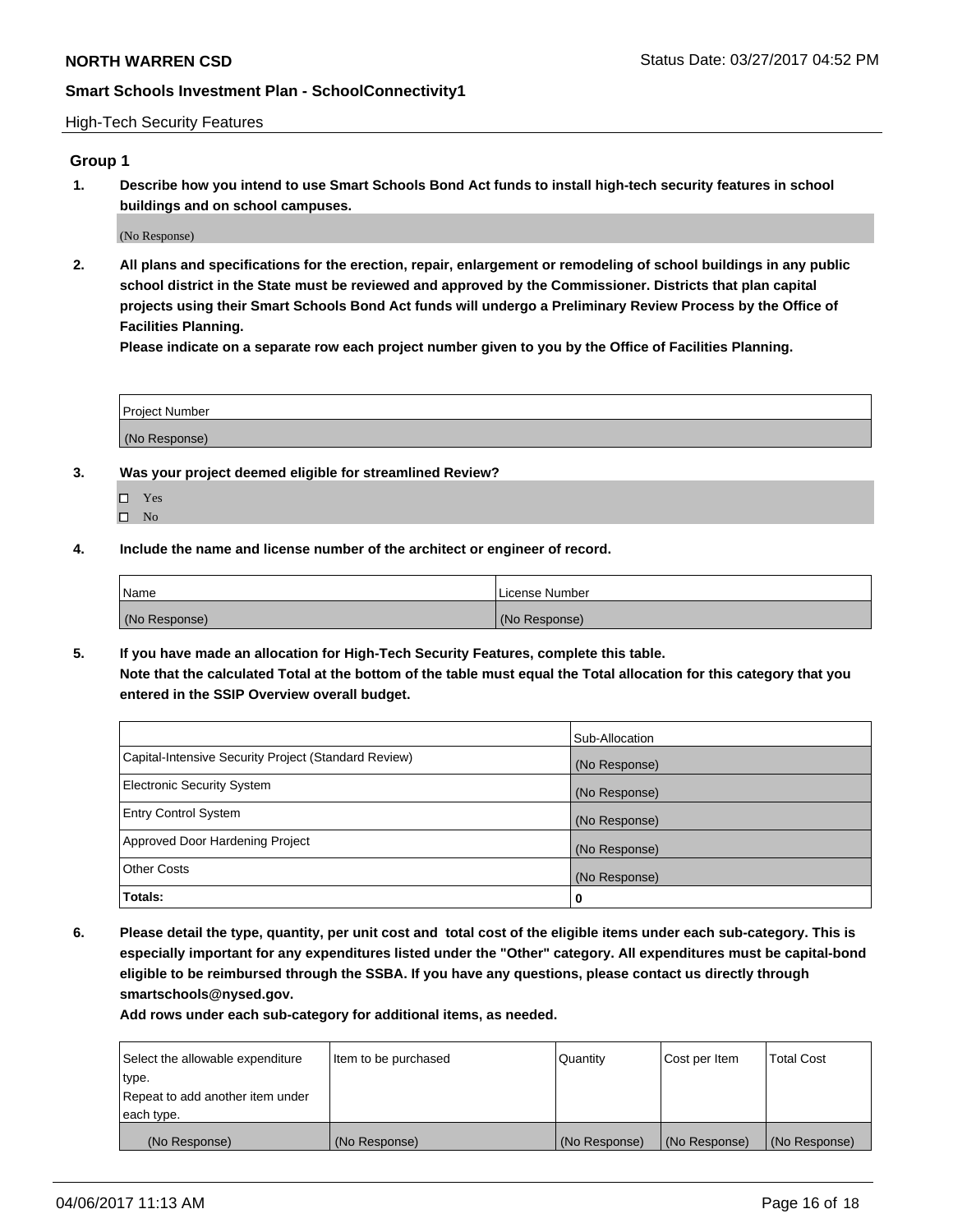Report